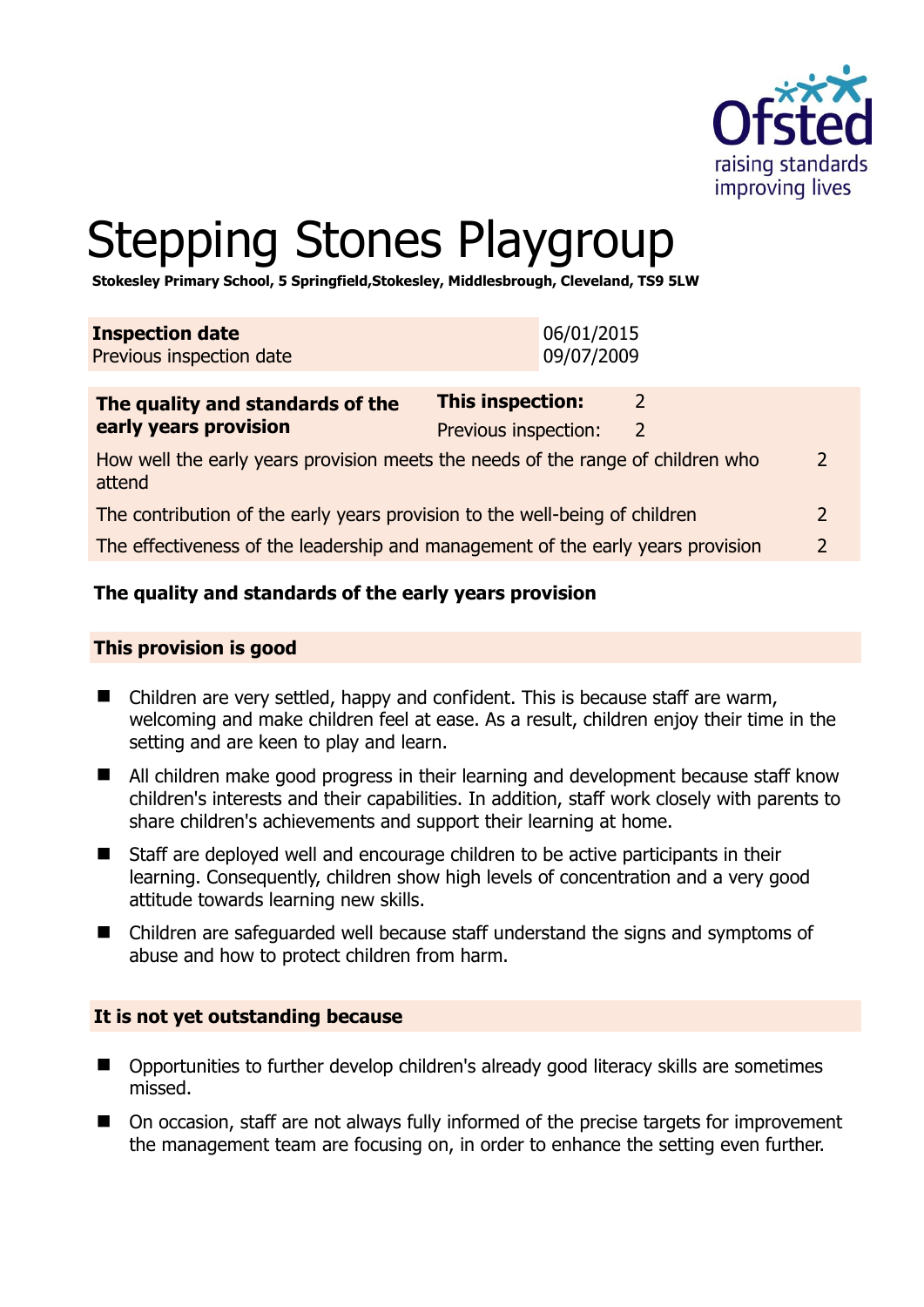# **Information about this inspection**

Inspections of registered early years provision are:

- scheduled at least once in every inspection cycle the current cycle ends on 31 July 2016
- scheduled more frequently where Ofsted identifies a need to do so, for example where provision was previously judged inadequate
- **•** brought forward in the inspection cycle where Ofsted has received information that suggests the provision may not be meeting the legal requirements of the Early Years Foundation Stage or where assessment of the provision identifies a need for early inspection
- **•** prioritised where we have received information that the provision is not meeting the requirements of the Early Years Foundation Stage and which suggests children may not be safe
- scheduled at the completion of an investigation into failure to comply with the requirements of the Early Years Foundation Stage.

#### **Inspection activities**

- The inspector observed children in the classroom and in the outdoor area.
- The inspector completed a joint observation with the manager of the setting.
- The inspector held discussions with the manager, staff, parents and children.
- A range of documents was inspected including observations, planning and tracking of children's progress.
- The inspector checked evidence of staff suitability, training certificates, policies, procedures and the setting's self-evaluation documents.

#### **Inspector**  Laura Hoyland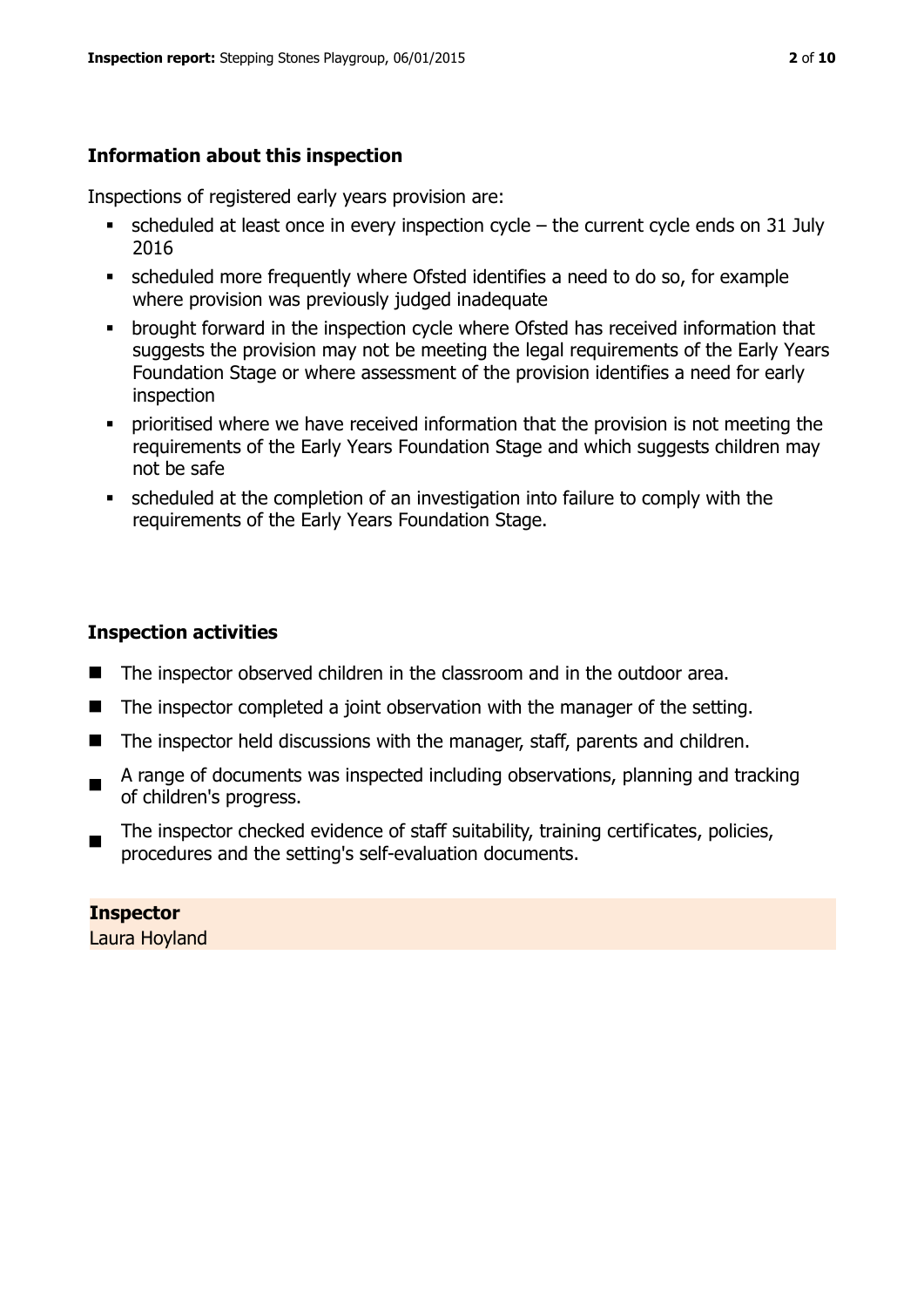# **Full report**

#### **Information about the setting**

Stepping Stones Playgroup was established in 1992 and is on the Early Years Register. It is situated in a stand-alone classroom in the grounds of Stokesley Primary School in Stokesley, North Yorkshire. The setting serves the local area and is accessible to all children. There is an area available for outdoor play. The setting employs four members of childcare staff. Of these, all hold appropriate early years qualifications at level 3. The setting opens from Monday to Friday, during term time only. Sessions are from 9am until 11.30am and children attend for a variety of sessions. There are currently 12 children on roll who are in the early years age group. The nursery provides funded early education for two-, three- and four-year-olds. It supports children who speak English as an additional language.

#### **What the setting needs to do to improve further**

#### **To further improve the quality of the early years provision the provider should:**

- enhance children's already good literacy skills further, for example, by encouraging them to write their name on their artwork
- $\blacksquare$  refine the way targets for improvement are shared with staff, in order for all staff to have precise knowledge of how to drive the already high quality setting towards outstanding.

#### **Inspection judgements**

#### **How well the early years provision meets the needs of the range of children who attend**

The quality of teaching is consistently good and sometimes outstanding. Staff know children well and plan activities to motivate and engage children in their learning. For example, all children thoroughly enjoy making play dough with staff. They weigh and measure the ingredients, take turns to stir the mixture and engage in a wide variety of conversations while they play and learn. Staff listen with genuine interest to children's stories, ask open-ended questions and allow children plenty of time to think and formulate their answers. This means children fully engage in learning and hold long conversations, developing good communication skills in the process. In addition, children freely choose activities they wish to explore. They sit in the quiet area and read books, listen to stories read by staff and use their expressive skills to make collages. However, at times opportunities are missed to further develop children's already good literacy skills. For instance, staff write children's names on their artwork rather than encouraging them to try and write their names for themselves.

All children are making good progress from their starting points because staff plan a wide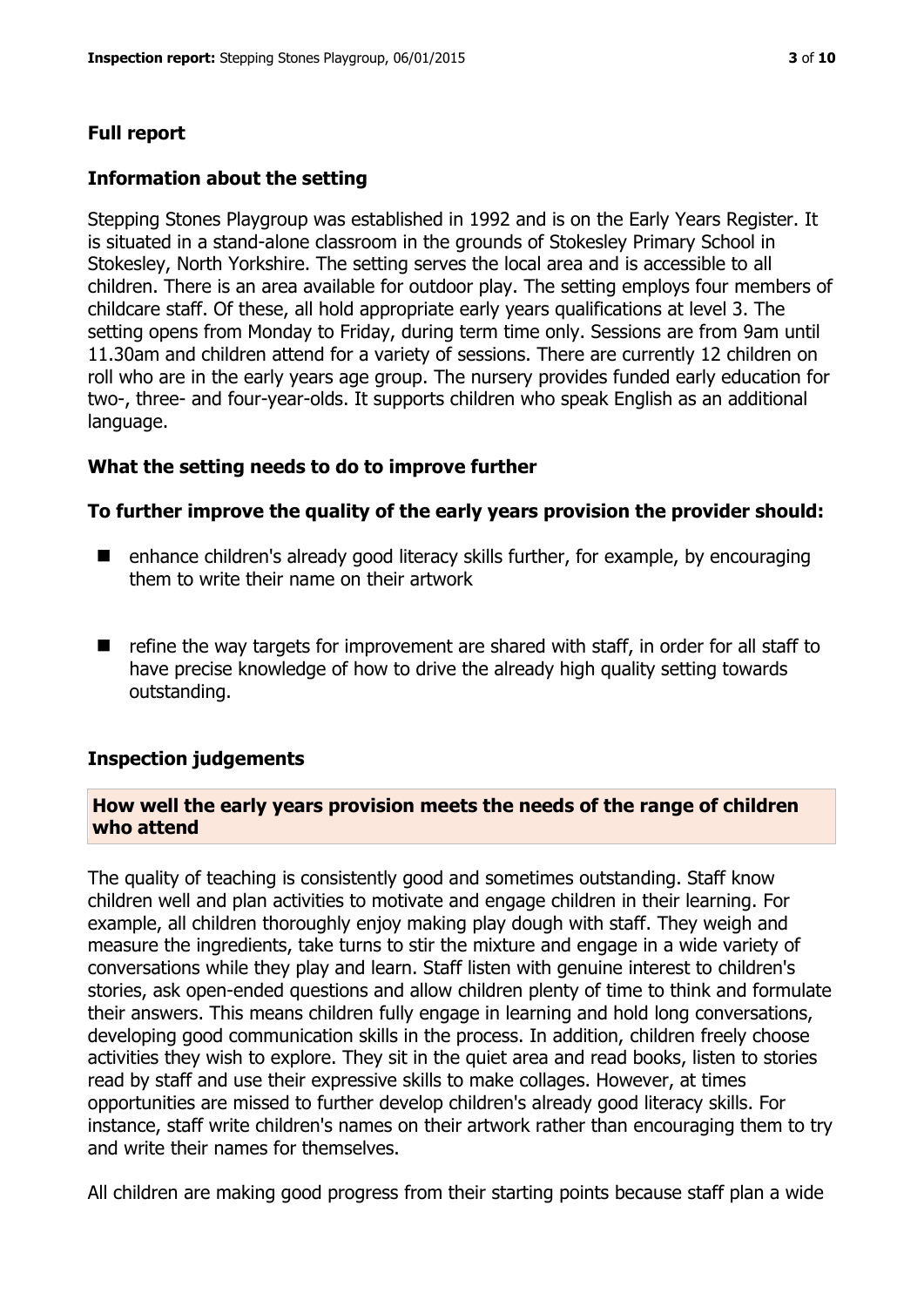range of interesting and exciting learning opportunities for them. Staff monitor their progress and each child's individual next steps for learning are incorporated in the planning each week. Children who speak English as an additional language are also supported very well and make good progress in their learning. Staff work closely with their parents to learn key words in their home language and use some basic signs to communicate with children. Staff understand the importance of supporting all children to be ready for their move to school. They encourage children to be independent and ask questions, raising their curiosity and developing their attitude to keep trying. Children demonstrate very good listening and attention skills, they concentrate for long periods of time, are polite and considerate to others. All these skills are vital for successful future learning.

Parents are encouraged to share children's experiences at home with staff, and staff liaise with parents regarding children's learning in the setting. Formal meetings are regularly planned where staff talk to parents in-depth about their child's learning and progress. Ideas to further enhance children's learning at home are suggested by staff, and as a result, children are supported well between home and the setting. Furthermore, parents regularly take children's development files home to share with the family and contribute to their files with comments and photographs. This demonstrates effective sharing of information with parents.

#### **The contribution of the early years provision to the well-being of children**

Children are extremely well settled and confident in the setting. They arrive happily, immediately engage in the daily routine and demonstrate they feel safe and secure. This is because staff are warm, welcoming and carefully manage the settling-in procedure to ensure all children feel safe and secure before they are left in the setting without their parents. Staff spend time getting to know children and parents well. As a result, strong attachments are made between children, staff and parents. Staff work with parents to learn about children's welfare needs and routines. They complete a detailed form with parents to give them information about each child's individual needs before they start in the setting. Consequently, children's needs are managed effectively and children's wellbeing is promoted very well. Furthermore, after obtaining parents' permission, this information is shared with school when children leave, in order to support children to have a smooth transition to their next place of learning.

Children are developing a positive approach to healthy living. They exercise daily and know the correct clothing to wear for the type of weather outdoors. They discuss the need to wear boots, hats and scarves because the weather is wet and windy, while still enjoying themselves in the inclement weather. The outdoor area is spacious and children run and negotiate space well. Small wooden beams allow children to develop their coordination and balancing skills, while taking small calculated risks in their play. Staff closely supervise children to ensure they are always safe, while allowing them to learn the limitations of their bodies.

Children behave exceptionally well. They cooperate with their friends and play well together, sharing and turn taking. Children discuss different emotions with staff, who help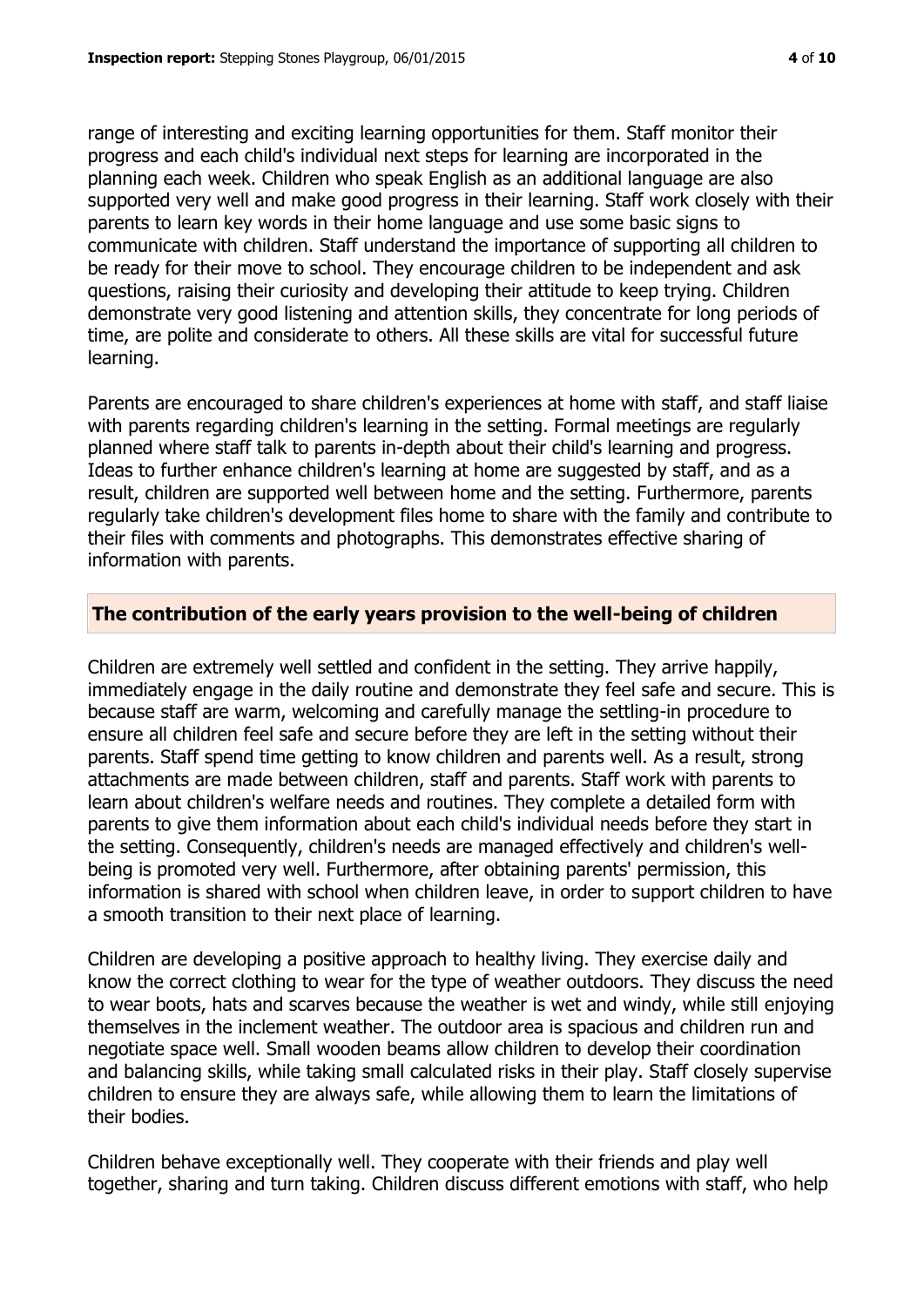them to understand their feelings and those of others. Children sit together at snack time and take turns to use tongs to serve their fruit. They enjoy a variety of nutritious snack options and all children understand the need to wash their hands prior to eating. This means children are learning how to lead a healthy lifestyle while becoming independent.

#### **The effectiveness of the leadership and management of the early years provision**

Children are safeguarded very well because staff thoroughly understand their roles and responsibilities to protect children from harm. They have a clear understanding of the different types of abuse and their signs and symptoms. In addition, staff know who to contact if they are concerned about a child's welfare. Comprehensive policies and procedures underpin staff's very good knowledge and are regularly updated and reviewed. In addition, staff are recruited safely. The manager has completed safer recruitment training and robust procedures are in place to check the suitability of staff. This includes obtaining a Disclosure and Barring Service check. The setting is safe and secure. Staff answer the door to parents and visitors. Visitors' identity is checked and all children, staff and visitors are accounted for on the daily registers. These established practices ensure everyone in the setting is kept safe and secure.

The small staff team work incredibly well together. They support each other's practice and teach each other different ways to present and carry out activities with children. This means their teaching practice is constantly evolving as they demonstrate consistently good and sometimes outstanding teaching. In addition, the manager observes each member of staff and praises their work, as well as offering constructive criticism to support staff to reflect and improve their practice further. All staff plan activities together and the manager oversees the implementation of activities and learning opportunities. She is based in the room with staff and children during the setting's opening hours. This means she knows children well and monitors their progress with each key person. As each child is closely monitored, any areas of concern are quickly identified and focused upon to ensure gaps are closed and children make good progress from their starting points. Although there are currently no children on roll with special educational needs and/or disabilities, the manager is fully aware of which professionals to contact for advice and support. She also works closely with local primary schools, and professional relationships with teachers ensure children are very well supported in their move on to their next stage of learning.

Staff have regular supervision meetings with the manager and their training needs are identified and discussed. The manager sources training courses to support staff to continuously develop their knowledge and practice. As a result, the staff team are passionate about creating the best start in life for all children. Staff cascade their learning from training courses at staff meetings, where they also discuss any improvements they would like to make to daily practice. All staff have contributed to the self-evaluation of the setting and clearly understand the strengths and areas for development. However, on occasion, the management team do not always share the precise targets they are working on with staff, in order to drive the setting towards outstanding. The recommendations raised at the last inspection has been promptly addressed and parents were fully involved in the process as staff requested their views for improvement via questionnaires. Parent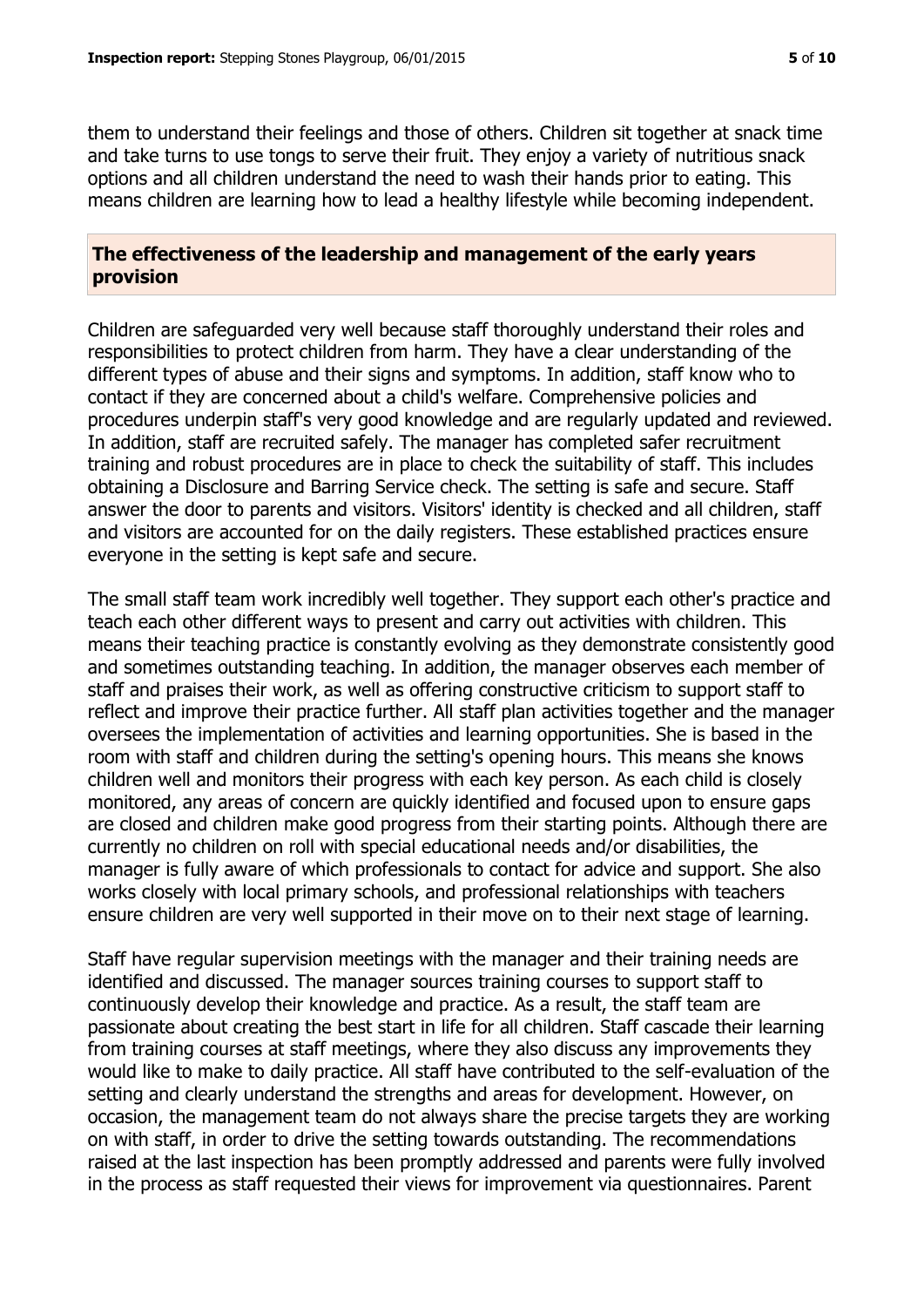questionnaires are regularly sent out and the wealth of replies show that parents are extremely happy with the care and learning their children receive.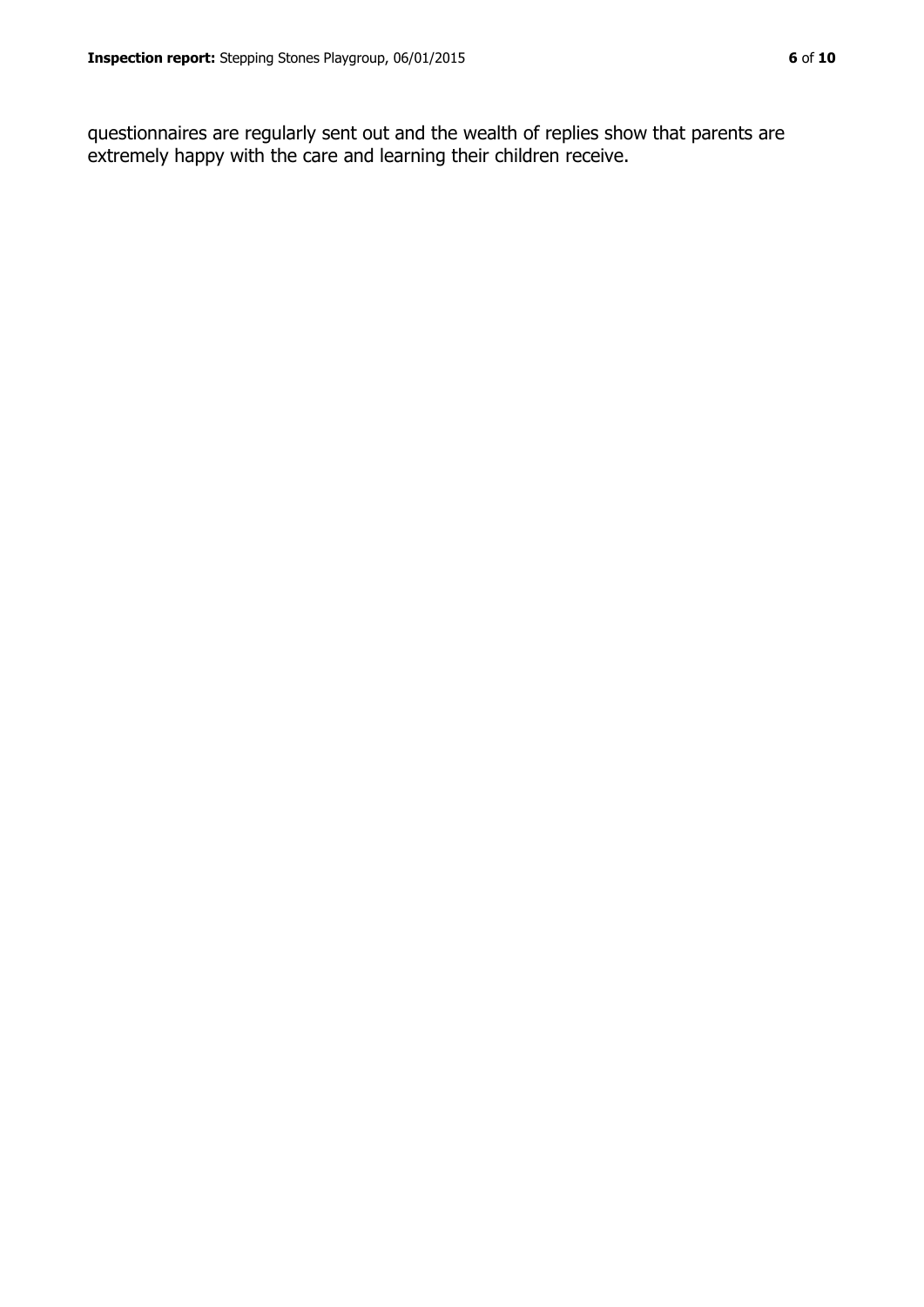# **What inspection judgements mean**

### **Registered early years provision**

| <b>Grade</b> | <b>Judgement</b>               | <b>Description</b>                                                                                                                                                                                                                                                                                                                                                                                |
|--------------|--------------------------------|---------------------------------------------------------------------------------------------------------------------------------------------------------------------------------------------------------------------------------------------------------------------------------------------------------------------------------------------------------------------------------------------------|
| Grade 1      | Outstanding                    | Outstanding provision is highly effective in meeting the needs<br>of all children exceptionally well. This ensures that children are<br>very well prepared for the next stage of their learning.                                                                                                                                                                                                  |
| Grade 2      | Good                           | Good provision is effective in delivering provision that meets<br>the needs of all children well. This ensures children are ready<br>for the next stage of their learning.                                                                                                                                                                                                                        |
| Grade 3      | <b>Requires</b><br>improvement | The provision is not giving children a good standard of early<br>years education and/or there are minor breaches of the<br>safeguarding and welfare requirements of the Early Years<br>Foundation Stage. We re-inspect nurseries and pre-schools<br>judged as requires improvement within 12 months of the date<br>of inspection.                                                                 |
| Grade 4      | Inadequate                     | Provision that is inadequate requires significant improvement<br>and/or enforcement action. The provision is failing to give<br>children an acceptable standard of early years education and/or<br>is not meeting the safeguarding and welfare requirements of<br>the Early Years Foundation Stage. It will be monitored and<br>inspected again within six months of the date of this inspection. |
| Met          |                                | There were no children present at the time of the inspection.<br>The inspection judgement is that the provider continues to<br>meet the requirements for registration.                                                                                                                                                                                                                            |
| Not met      |                                | There were no children present at the time of the inspection.<br>The inspection judgement is that the provider does not meet<br>the requirements for registration.                                                                                                                                                                                                                                |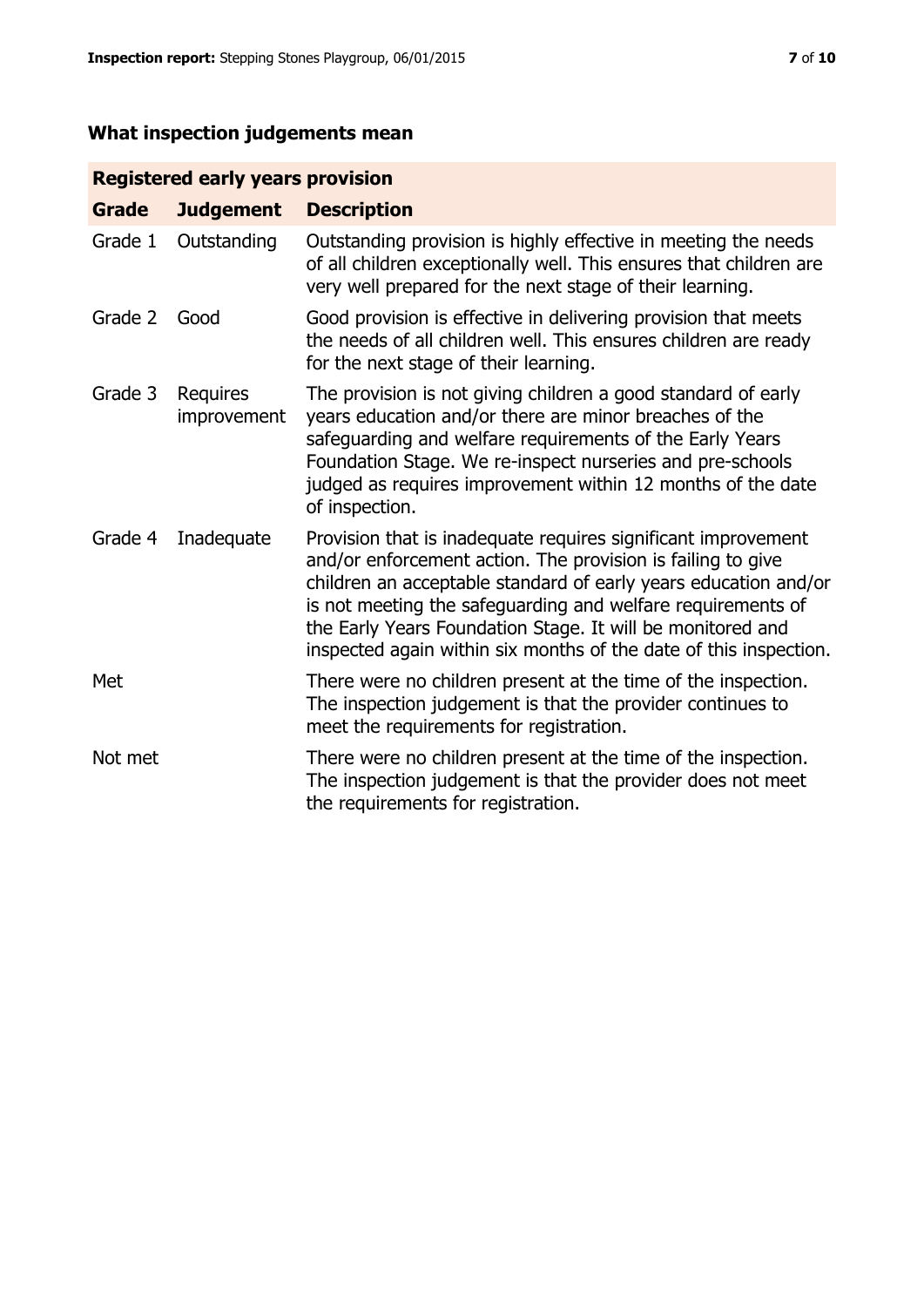#### **Inspection**

This inspection was carried out by Ofsted under sections 49 and 50 of the Childcare Act 2006 on the quality and standards of provision that is registered on the Early Years Register. The registered person must ensure that this provision complies with the statutory framework for children's learning, development and care, known as the Early Years Foundation Stage.

#### **Setting details**

| Unique reference number       | 400332                              |
|-------------------------------|-------------------------------------|
| <b>Local authority</b>        | North Yorkshire                     |
| <b>Inspection number</b>      | 868857                              |
| <b>Type of provision</b>      |                                     |
| <b>Registration category</b>  | Childcare - Non-Domestic            |
| <b>Age range of children</b>  | $0 - 5$                             |
| <b>Total number of places</b> | 14                                  |
| Number of children on roll    | 12                                  |
| <b>Name of provider</b>       | Stepping Stones Playgroup Committee |
| Date of previous inspection   | 09/07/2009                          |
| <b>Telephone number</b>       | 079505 02647                        |

Any complaints about the inspection or the report should be made following the procedures set out in the guidance *'Complaints procedure: raising concerns and making complaints* about Ofsted', which is available from Ofsted's website: www.ofsted.gov.uk. If you would like Ofsted to send you a copy of the guidance, please telephone 0300 123 4234, or email enquiries@ofsted.gov.uk.

# **Type of provision**

For the purposes of this inspection the following definitions apply:

Full-time provision is that which operates for more than three hours. These are usually known as nurseries, nursery schools and pre-schools and must deliver the Early Years Foundation Stage. They are registered on the Early Years Register and pay the higher fee for registration.

Sessional provision operates for more than two hours but does not exceed three hours in any one day. These are usually known as pre-schools, kindergartens or nursery schools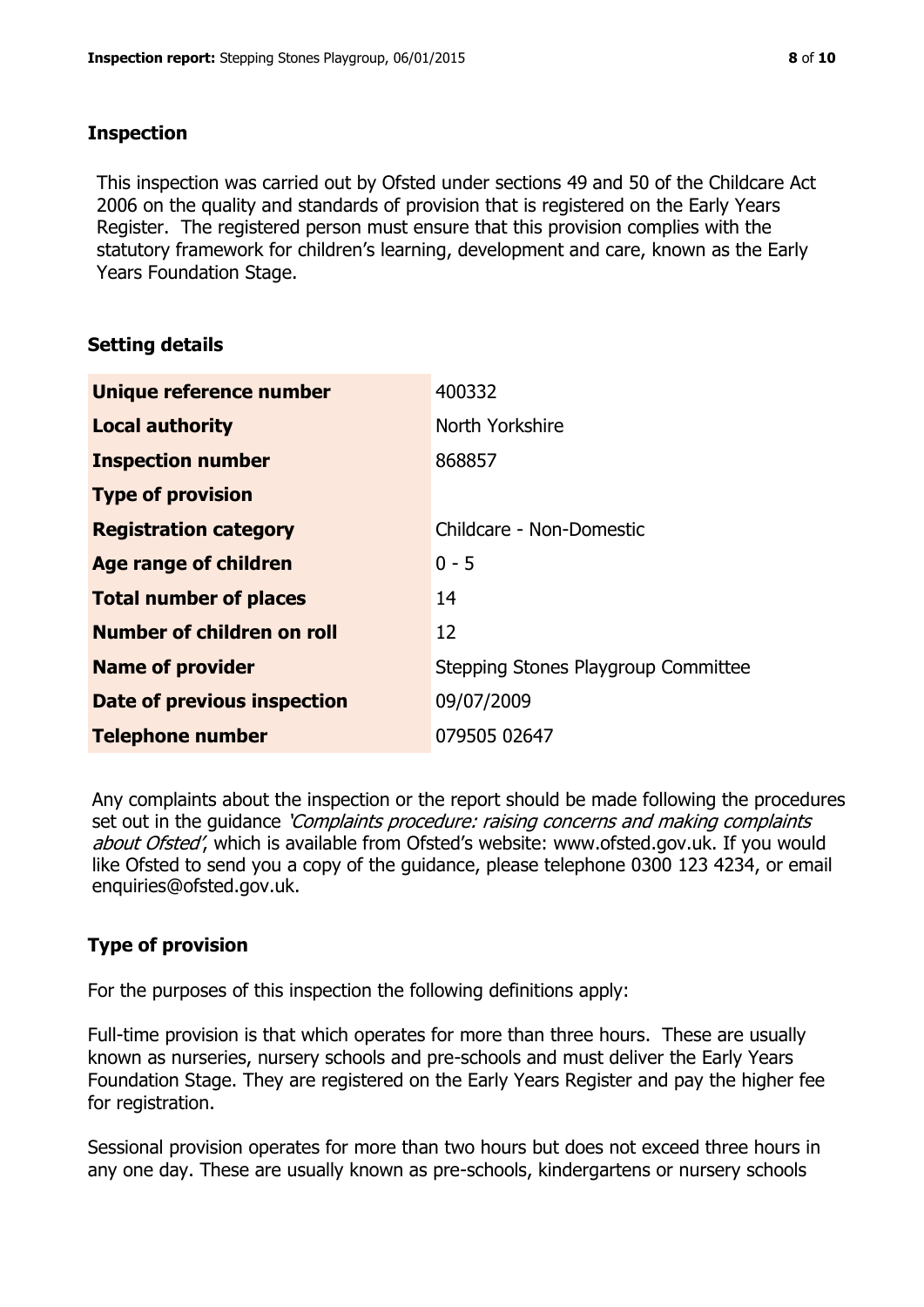and must deliver the Early Years Foundation Stage. They are registered on the Early Years Register and pay the lower fee for registration.

Childminders care for one or more children where individual children attend for a period of more than two hours in any one day. They operate from domestic premises, which are usually the childminder's own home. They are registered on the Early Years Register and must deliver the Early Years Foundation Stage.

Out of school provision may be sessional or full-time provision and is delivered before or after school and/or in the summer holidays. They are registered on the Early Years Register and must deliver the Early Years Foundation Stage. Where children receive their Early Years Foundation Stage in school these providers do not have to deliver the learning and development requirements in full but should complement the experiences children receive in school.